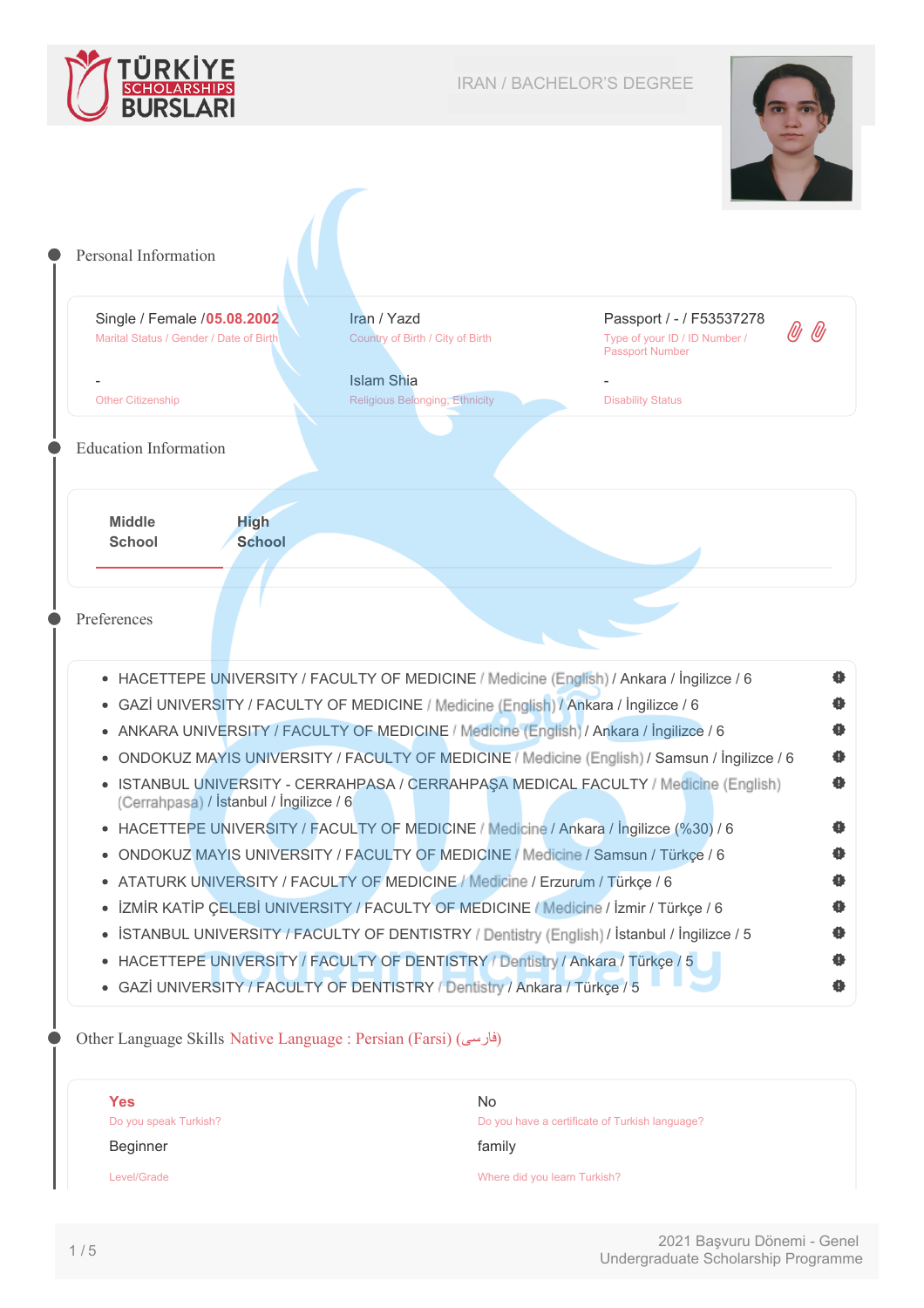



| Language                                                                                  | Grade/Level                                                                                                                                                                                                                                                                                                          |                                                                          |
|-------------------------------------------------------------------------------------------|----------------------------------------------------------------------------------------------------------------------------------------------------------------------------------------------------------------------------------------------------------------------------------------------------------------------|--------------------------------------------------------------------------|
| <i>ingilizce</i>                                                                          | - / Intermediate                                                                                                                                                                                                                                                                                                     |                                                                          |
| Letter of Intent                                                                          |                                                                                                                                                                                                                                                                                                                      |                                                                          |
| duşunuyorum.                                                                              | ben çocukluktan beri Tıp ve Diş Hekimliği bölumlerini seviyorum ve insanlara ve topluma katkılı olacağımı                                                                                                                                                                                                            |                                                                          |
| intent in the language you can express yourself.                                          | In this section, it is expected to explain following details: your academic and social experiences relating the field you want to take an education, your<br>reasons for choosing Turkey for study and the importance of your future plans for your education and scholarship in Turkey. You can write the letter of |                                                                          |
| olacağımı inanıyorum.                                                                     | Türkiye burslarını kazanmayı çok istekliyim ve inşallah kazanırsam çok mutlu olurum ve Türkiye için çok gururlu                                                                                                                                                                                                      |                                                                          |
|                                                                                           | If you have a subject in your application documents that you think is not clear enough and you want to explain, or if you want to draw the attention of the<br>evaluation committee, please briefly explain in this section. You can write the description in the language you can express yourself.                 |                                                                          |
| <b>Field Questions</b>                                                                    |                                                                                                                                                                                                                                                                                                                      |                                                                          |
| Family Information Total Monthly Income : 250-500 (\$)                                    |                                                                                                                                                                                                                                                                                                                      |                                                                          |
| MARYAM / Yes<br>Mother's Name / Is your mother alive?                                     | <b>HASTANE</b><br>The institution/company your mother works at                                                                                                                                                                                                                                                       | Doctor of Medicine / doctor<br>Your mother's occupation / Title/Position |
| <b>SEYED HOSSEIN / Yes</b>                                                                | <b>HASTANE</b>                                                                                                                                                                                                                                                                                                       | Doctor of Medicine / doctor                                              |
| Father's Name / Is your father alive?                                                     | The institution/company your father works at                                                                                                                                                                                                                                                                         | Your Father's Occupation / Title/Position                                |
| $\overline{2}$                                                                            | Single                                                                                                                                                                                                                                                                                                               | $250 - 500$ (\$)                                                         |
| <b>Number of Siblings</b>                                                                 | <b>Marital Status</b>                                                                                                                                                                                                                                                                                                | <b>Total Monthly Income</b>                                              |
|                                                                                           |                                                                                                                                                                                                                                                                                                                      |                                                                          |
| ZAFAR/20/4<br><b>Street/Building Number/Door Number</b>                                   |                                                                                                                                                                                                                                                                                                                      |                                                                          |
|                                                                                           | -/Tehran/-/<br>Address/City/Country/Postal Code JRAN ACADEMY                                                                                                                                                                                                                                                         |                                                                          |
| Phone (Home)                                                                              | <b>Mobile Phone</b>                                                                                                                                                                                                                                                                                                  |                                                                          |
| <b>6</b> 5 I am at this address.                                                          |                                                                                                                                                                                                                                                                                                                      |                                                                          |
| Contact Info (Current)<br>ZAFAR / 20 / 4<br><b>Street / Building Number / Door Number</b> |                                                                                                                                                                                                                                                                                                                      |                                                                          |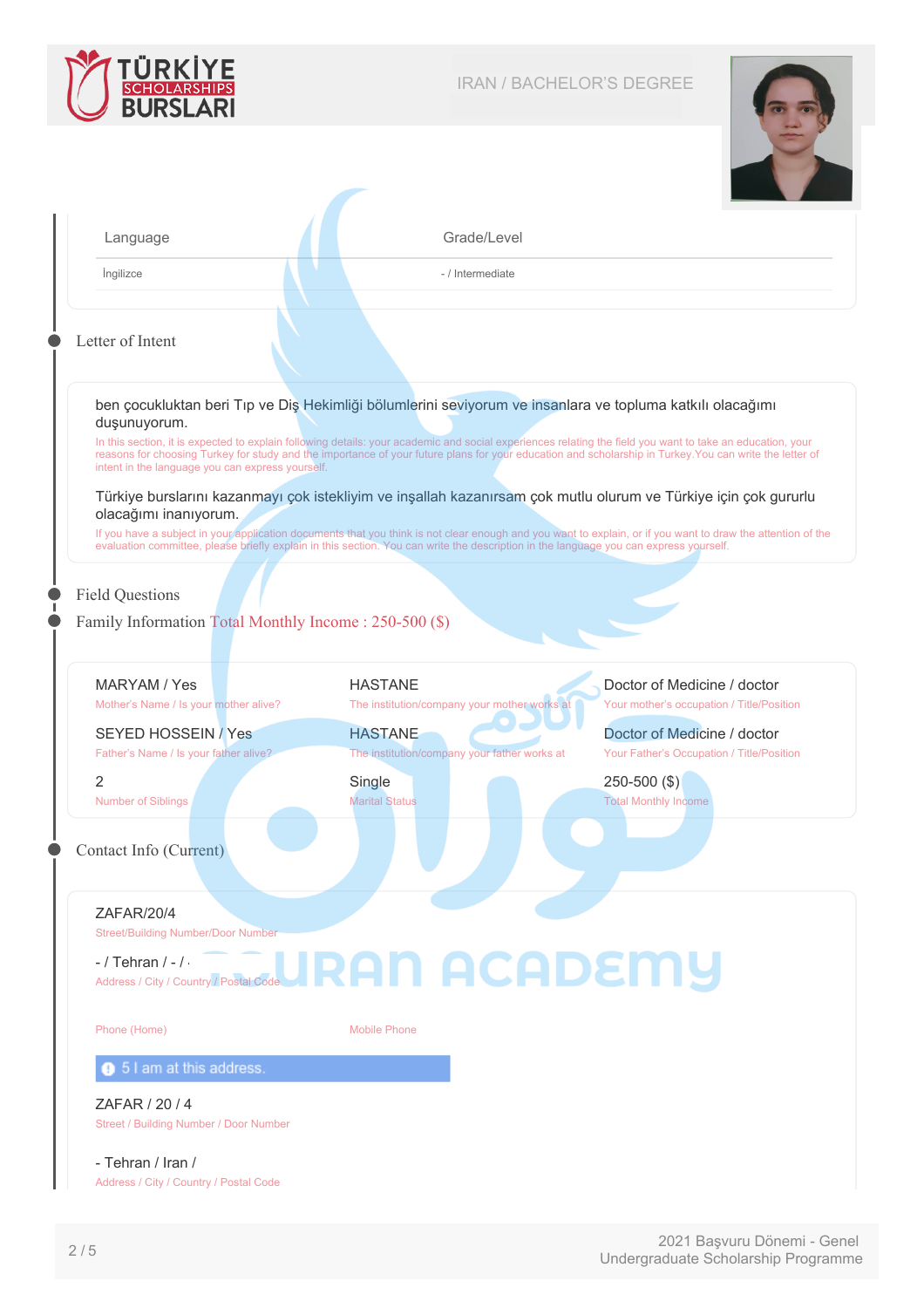



| $-$ / $-$ / $-$<br>Facebook / Twitter / LinkedIn                              | $/ - / -$                                      |                                      |                          |
|-------------------------------------------------------------------------------|------------------------------------------------|--------------------------------------|--------------------------|
| Google+ / Skype / Other<br>Academic Qualification<br><b>Social Activities</b> |                                                |                                      |                          |
| <b>Type</b><br>Name                                                           | Award, Project, Certificate Field              | Institution<br>Date                  | Description              |
| Award<br>math meet                                                            | math                                           | 1.09.2015<br>purple comet- math meet | purple comet - math meet |
| Academic Activities                                                           |                                                |                                      |                          |
| Information on Hobbies                                                        |                                                |                                      |                          |
|                                                                               | Kitap okumayı ve seyahet etmeyi çok seviyorum. |                                      |                          |
| > Computer                                                                    | > Sports and Outdoor<br>Sports                 | > Internet<br>> Music                | > Book                   |
|                                                                               |                                                |                                      |                          |
| <b>Special Talent Information</b><br>> Photography                            | > Basketball                                   | > Gymnastics                         | > Guitar                 |
| <b>Voluntary Activities</b>                                                   | <u> rouran academy</u>                         |                                      |                          |
| Name                                                                          | Institution/NGO you served at                  |                                      | Description              |

Reference Information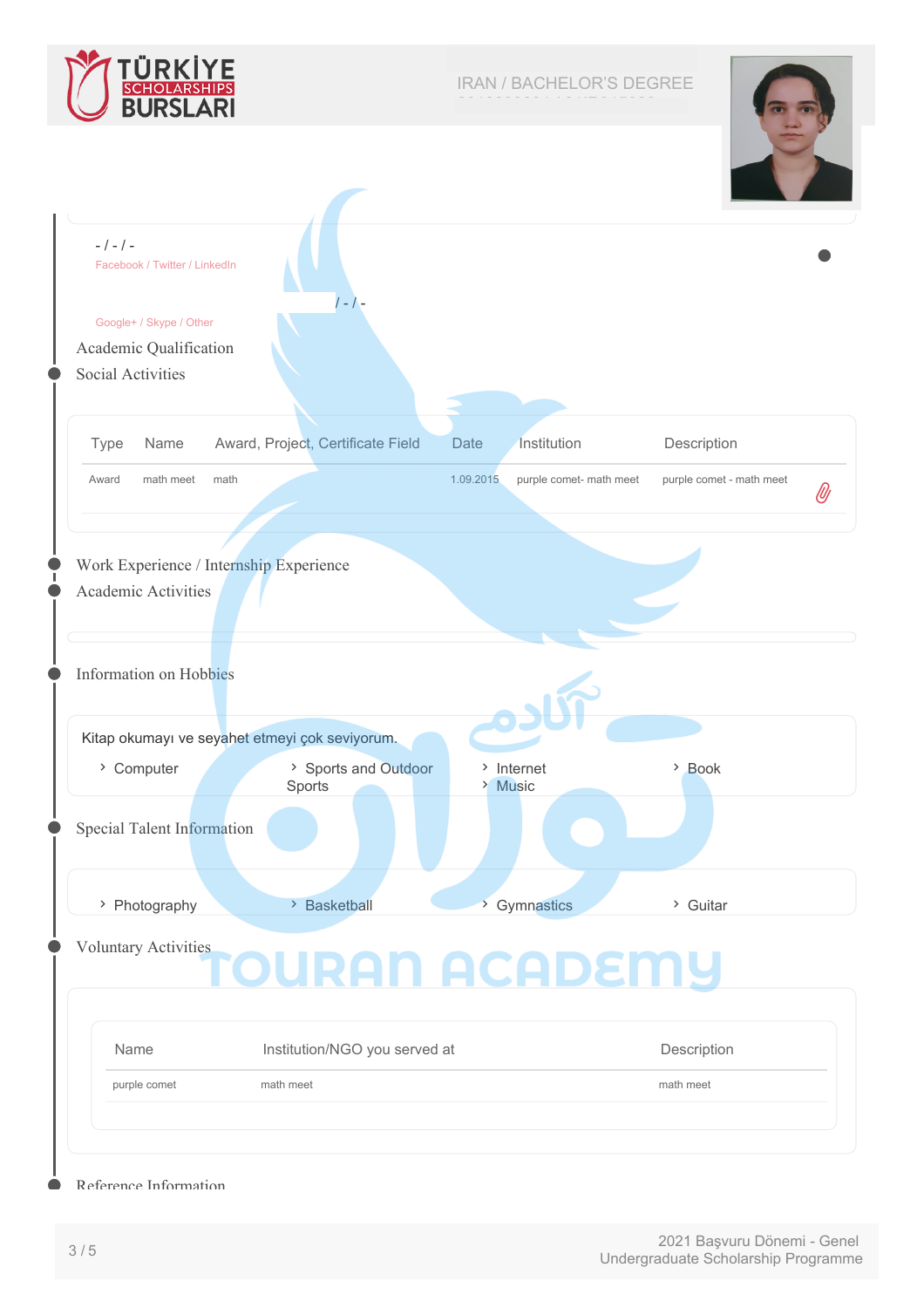



| Company/Institution<br><b>Title/Position</b>                                                    | This<br>information<br>belongs to<br>my<br>academic<br>reference. | Phone                                                | E-mail |                                                                                                                                                                                            |
|-------------------------------------------------------------------------------------------------|-------------------------------------------------------------------|------------------------------------------------------|--------|--------------------------------------------------------------------------------------------------------------------------------------------------------------------------------------------|
|                                                                                                 |                                                                   |                                                      |        |                                                                                                                                                                                            |
|                                                                                                 |                                                                   |                                                      |        | lU)                                                                                                                                                                                        |
|                                                                                                 |                                                                   |                                                      |        |                                                                                                                                                                                            |
|                                                                                                 |                                                                   |                                                      |        |                                                                                                                                                                                            |
|                                                                                                 |                                                                   |                                                      |        |                                                                                                                                                                                            |
| High School Information (Graduate)<br>School / High School Type / Major field of your education |                                                                   |                                                      |        | UI UI                                                                                                                                                                                      |
|                                                                                                 | School / 1                                                        |                                                      |        |                                                                                                                                                                                            |
|                                                                                                 |                                                                   |                                                      |        |                                                                                                                                                                                            |
| You have no previous applications.                                                              |                                                                   |                                                      |        |                                                                                                                                                                                            |
|                                                                                                 |                                                                   |                                                      |        |                                                                                                                                                                                            |
| Are you in Turkey now or Have you ever been to Turkey?                                          |                                                                   |                                                      |        |                                                                                                                                                                                            |
|                                                                                                 |                                                                   | ABUREYHAN HİGH SCHOOL /General High School /Literary |        | Secondary Education / 20 / 19.36<br>Educational Stage / Grade Type / Grade<br>Field of Achievement / Achievement Rank<br>RAN ACADEMY<br>What was the purpose of your stay in that country? |